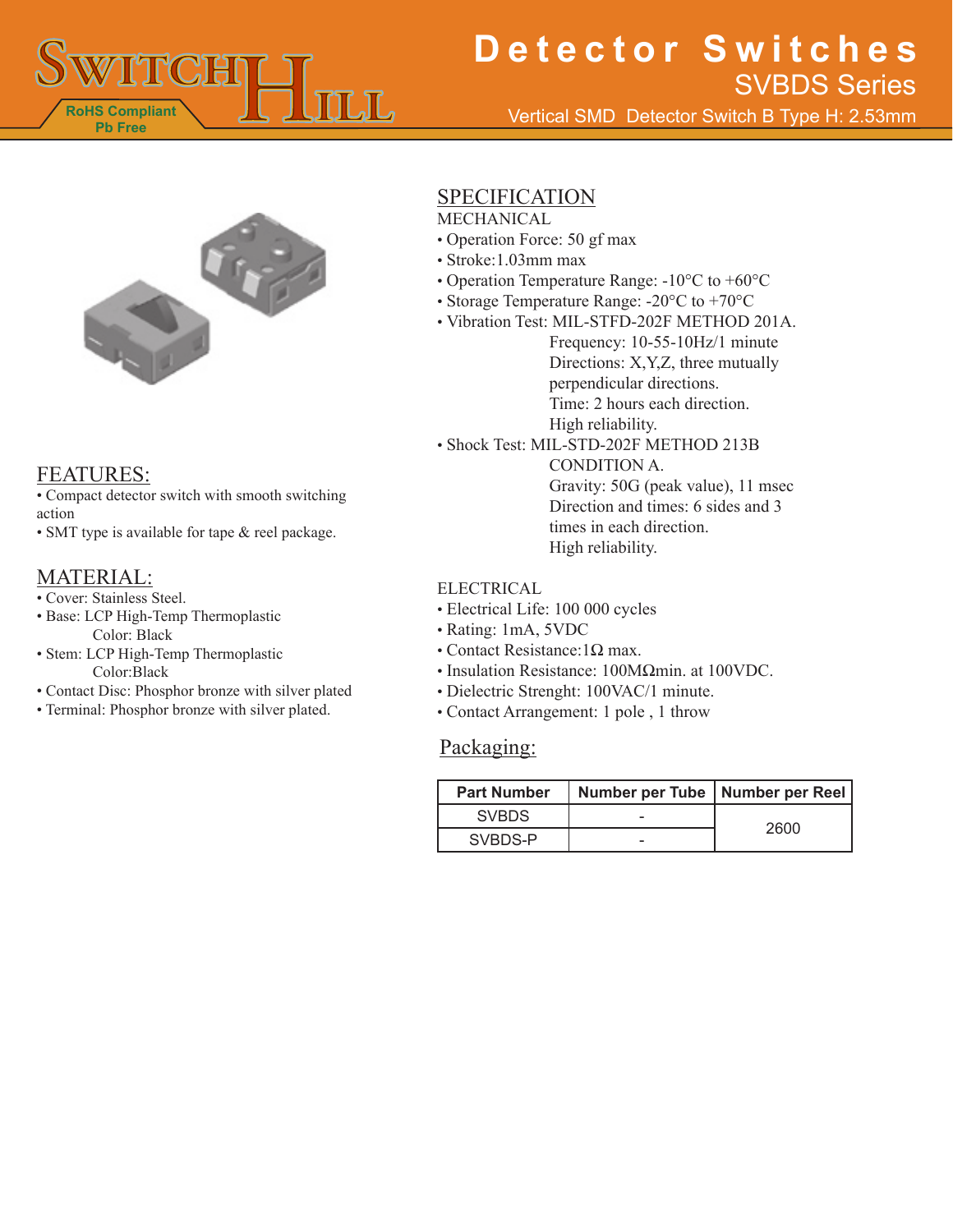

## **Detector Switches** SVBDS Series

Vertical SMD Detector Switch B Type H: 2.53mm

### **SVBDS**



(View From The Direction A)

SVBDS-P







P.C.B Layout (View From The Direction A)